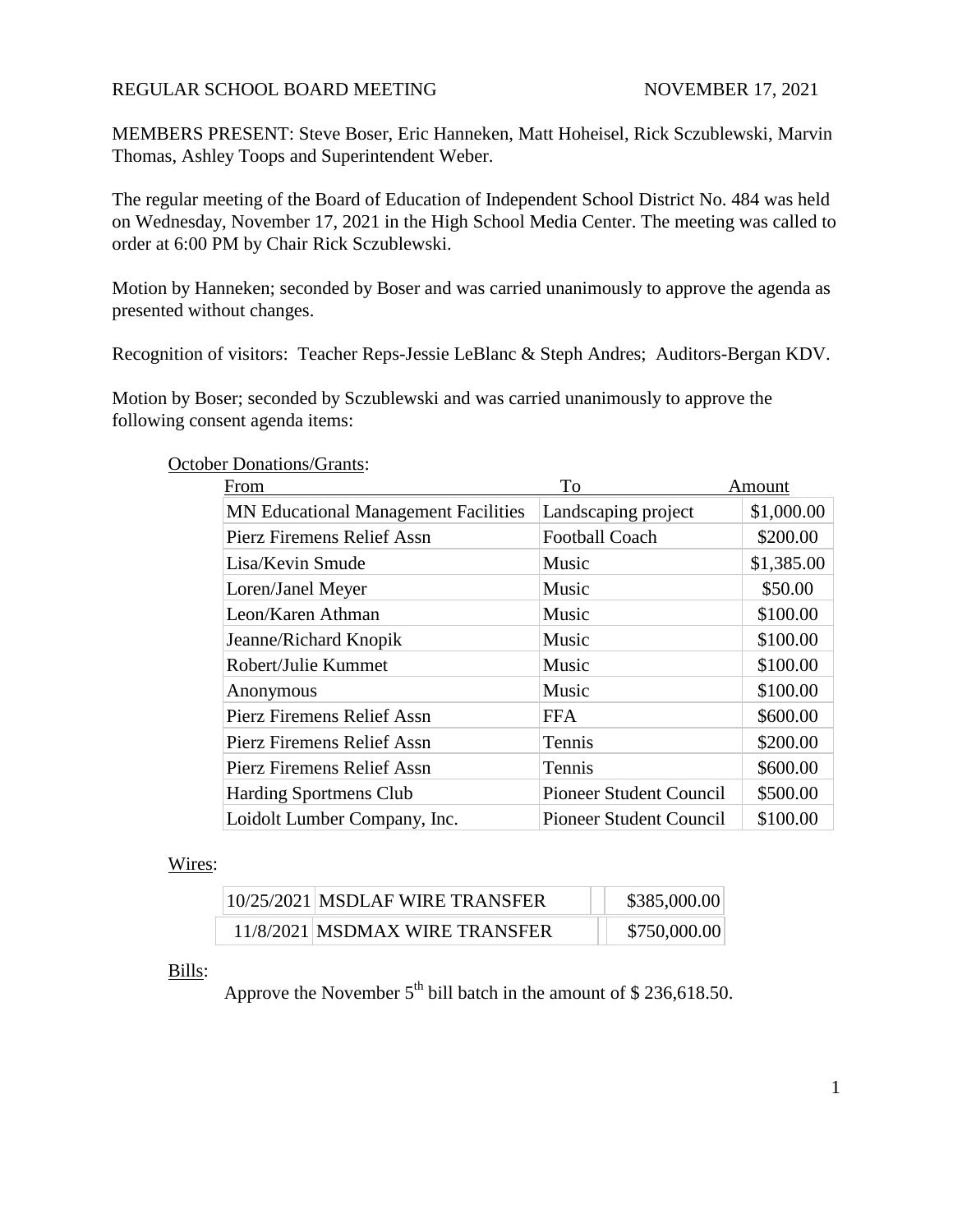## Personnel:

Approve the posting for a temporary Elementary Paraprofessional position to work 3 days/week as needed for the remainder of the 2021-22 school year. Approve the employment of Brittnie Girtz as a temporary Elementary Paraprofessional, pending a criminal background check. Accept the resignation of Dan Kramer, Technology Coordinator effective November 19, 2021. Approve the child care leave request of Carol Voss, Elementary Paraprofessional, beginning on or about March 15, 2022 until June 2, 2022. Approve the employment of Cindy Pulak as a long-term substitute for the Elementary Media Center Lab from 8:30AM-1:30PM daily. Accept the resignation of Shanna Calander, Elementary Paraprofessional, effective November 5, 2021.

Motion by Boser; seconded by Hoheisel and was carried unanimously to approve the minutes of the special and regular board meeting dated October 27, 2021 and the special board meeting dated November 3, 2021.

Motion by Sczublewski; seconded by Boser and was carried unanimously to approve the District audit as presented.

Motion by Boser; seconded by Toops and was carried unanimously to approve the proposed 2021-2022 Faculty Seniority List.

Motion by Toops; seconded by Hoheisel and was carried unanimously to approve the proposed 2021-2022 Pierz Education Assistants Seniority List.

Member Toops introduced the following Resolution:

# **RESOLUTION OF SCHOOL BOARD SUPPORTING FORM A APPLICATION TO MINNESOTA STATE HIGH SCHOOL LEAGUE FOUNDATION**

WHEREAS, the Minnesota State High School League Foundation was formed to provide support for Minnesota's high school youth to participate in athletics and fine arts;

WHEREAS, the District #484 School Board recognizes the value of students participation in extracurricular activities; and

WHEREAS, The MSHSL Foundation is offering grants and funding to assist school districts in recognizing, promoting, and funding extracurricular participation by high school students in athletic and fine arts programs.

THEREFORE, BE IT RESOLVED, that the Pierz ISD #484 School Board supports the District's application to the Minnesota State High School League Foundation for a FORM A grant to offset